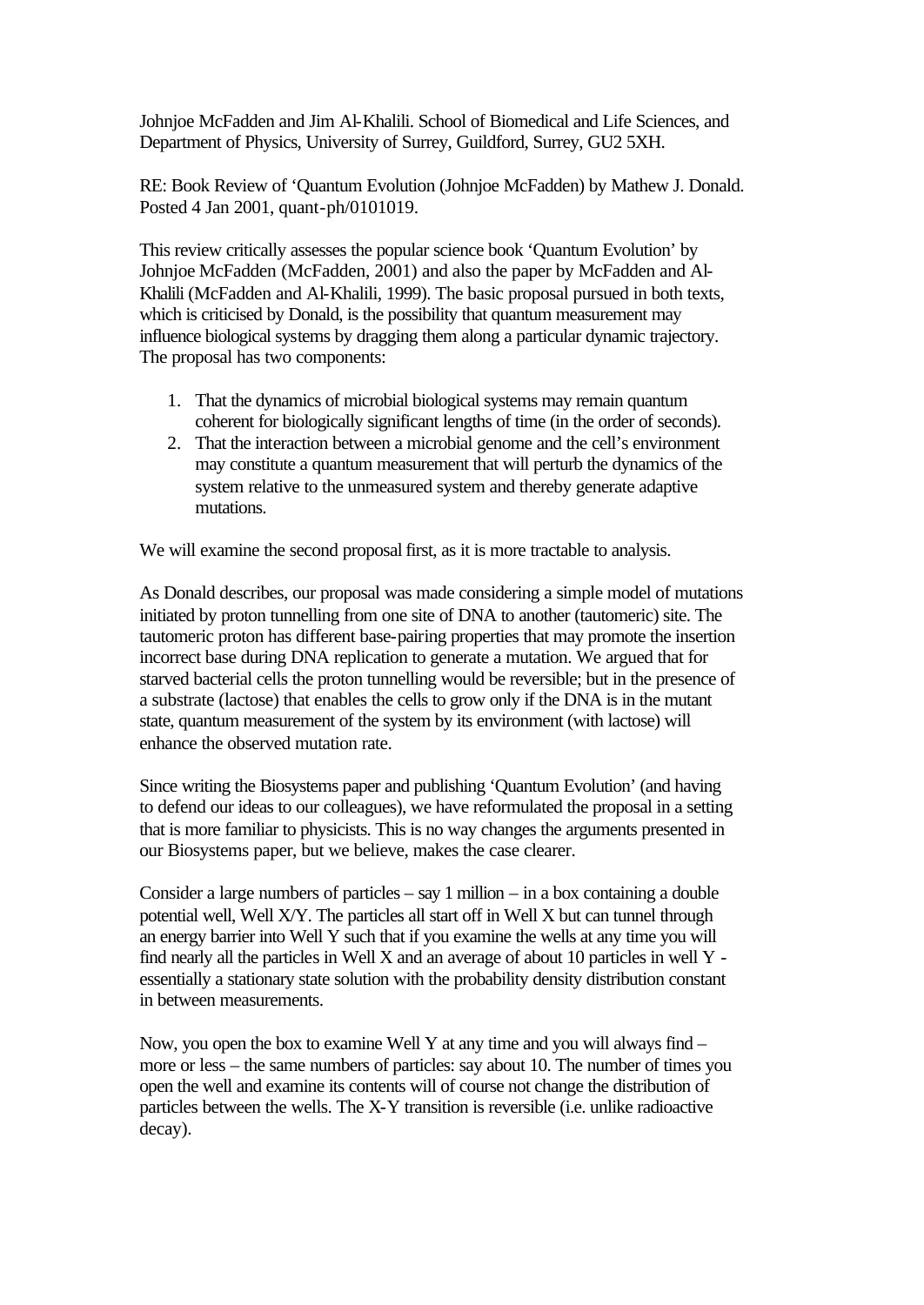However, if instead whenever you find particles in Well Y, you scoop them out and count them, and then close the box, you are making the  $X \rightarrow Y$  transition irreversible. The remaining particles within the wells will immediately re-equilibrate and more particles will tunnel from X to Y. If you do this scooping frequently, each scoop will retrieve about 10 particles. If you scoop often enough, you can shift all of the particles over to well Y. Essentially, not only do we make a measurement of the system but we remove particles from the shallow well, so that they are no longer part of the same quantum system after measurement.

To translate this back into the bacterial system we consider the box to be the bacterial genome and the two wells to represent the un-tunnelled and tunnelled state of the proton. So long as the proton tunnelling is irrelevant to the growth of the bacteria (no lactose present), then 'no-one' is looking in the well and the system will remain at the quantum level until thermal decoherence collapses the system into either state. After collapse due to thermal decoherence, the system will remain at the quantum level and the proton is again free to tunnel in either direction. Essentially, under these conditions, the tunnelling event is reversible and the proportion of cells with DNA in the mutant state will remain constant with time.

However, with lactose present, the tunnelling can cause a mutation that will allow the bacterium to grow (with lactose present). Under these conditions, the thermal field is not the only source of decoherence. Instead, the DNA is constantly 'being examined' for tunnelling events by the coupling of the mutant state with the presence of lactose. And CRUCIALLY, those examinations do not merely look, they 'capture' the tunnelling events by 'scooping out' those protons that promote growth and thereby collapse the bacterial DNA to the classical level to form a growing bacterial colony. The DNA of the remaining cells (the majority), in which the examination (decoherence) in the presence of lactose collapsed their protons into the unmutated state (still incapable of growth), remain at the quantum level and are free to tunnel once again into the mutant state to suffer successive rounds of decoherence.

The mutational process will thereby demonstrate decay kinetics with the proportion of cells in the mutant state increasing with time – but only if lactose is present: adaptive mutations. As we show in our paper, the enhancement in mutation rate caused by lactose will be proportional to the ratio of the two decoherence rates decoherence rates (+/- lactose).

The proposed system is in many ways analogous to a quantum ratchet in which an asymmetric potential can be used to induce directional particle flow through a tunnelling barrier (Linke et al., 1999). It also bears similarities to 'environmental engineering' of quantum states as discussed by Pablo Paz (Pablo Paz, 2001) and demonstrated, for example, by Wineland's group (Myatt et al., 2000). In these situations, decoherence is controlled by manipulation of the environment, to select certain states from a quantum superposition. We propose that the level of lactose in the growth media similarly engineers the level of environment for selected mutational states of the bacterial DNA.

In a sense, the system is also analogous to alpha decay. A Geiger counter may measure the decay but it does not change the rate of alpha decay since it does not 'capture' the tunnelled state. It is the escaped particle's entanglement with its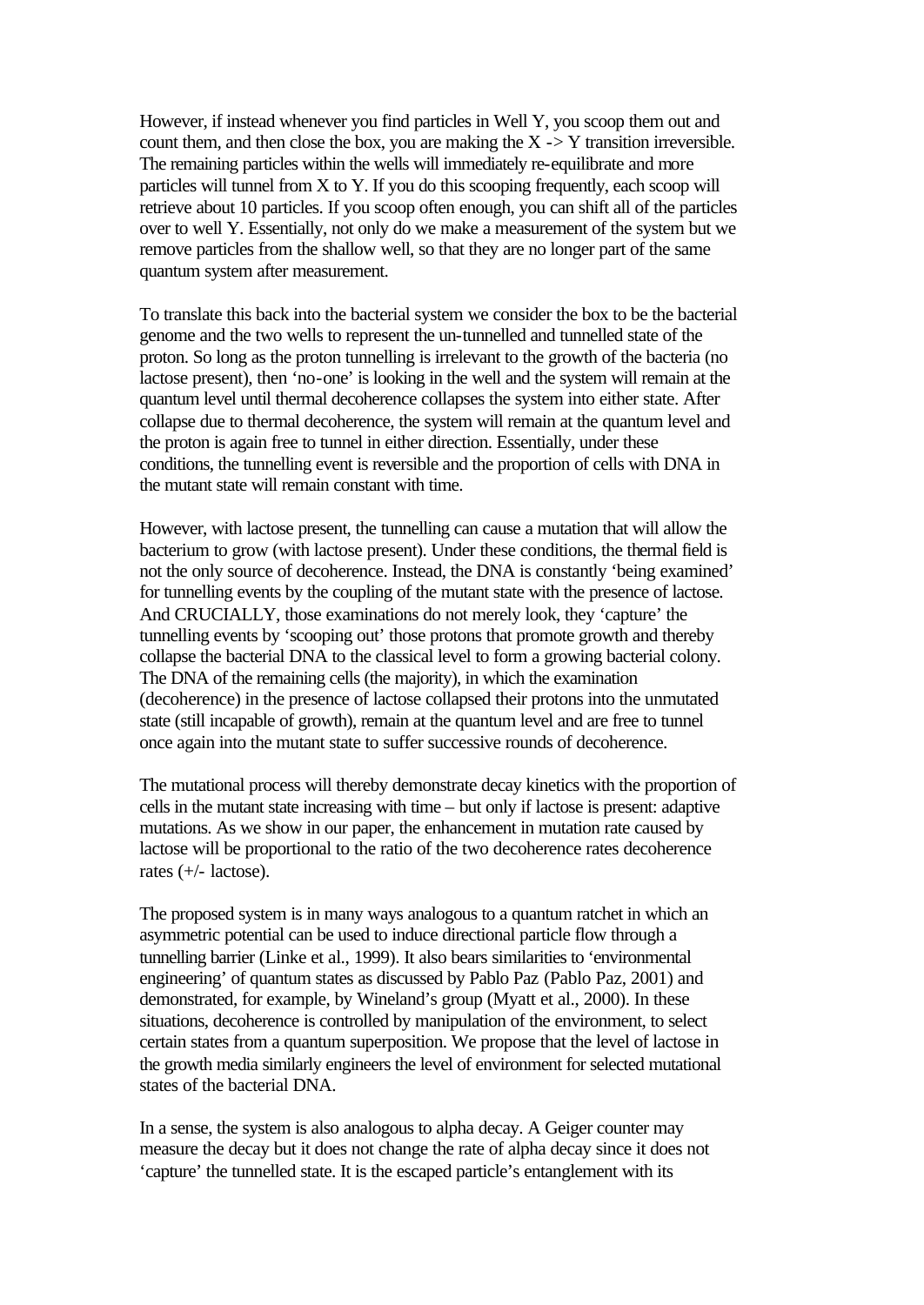environment that 'removes' the leaving particle and thereby makes the system irreversible and the decay progressive. If the decay did not involve a particle escaping from the nucleus, then the two states would rapidly reach an equilibrium depending of their energies, within the nucleus. The distribution between the decayed and undecayed state would be constant with time – the decay would not be progressive. Under these circumstances, removal of one of the decay product by some kind of irreversible coupling with the environment (as of course occurs in alpha decay) would accelerate the decay.

This model presented is plausible and perfectly compatible with known physics. However, as Donald points out, the model does depend on the warm wet biological system remaining coherent for lengthy periods of time (our second proposal). Donald does not believe this is possible. In both our paper and McFadden's book, this issue is not dodged. We fully understand the difficulties involved and pointed to a number of possible solutions. We cited experimental evidence for quantum coherence in living systems and pointed out that the difficulties in accounting for quantum coherence in, for instance, high temperature superconductors, indicating there are many gaps in our understanding of decoherence in complex systems. Recent demonstrations of 'dynamical tunnelling', as discussed by Eric J. Heller (Heller, 2001), similarly indicates that our understanding of coherence within dynamic systems is far from complete. Experimental systems that have been used to examine decoherence are very different from the highly structured environment of a living cell; and it is possible that estimates of decoherence rates gained from inanimate systems do not apply to living cells. However, both in the paper and book we took pains to indicate that this was only a hypothesis and remains to be tested. Recent experiments (Schon et al., 2001)demonstrating superconductivity in doped fullerene (C60) at 117K (with indications that higher temperatures may be attainable) indicates that certain organic structures may indeed promote quantum coherence. Transport of charges along the DNA double helix by hole transfer through quantum tunnelling has also been recently demonstrated (Giese et al., 2001), as has coherent proton tunnelling in a hydrogen bonded network (Horsewill et al., 2001). Coherent reaction dynamics have also recently been demonstrated for the cytochrome *c* oxidase enzyme (Liebl et al., 1999). Although none of these observations is proof of the existence of quantum coherence in living biological systems, they do offer tantalising indications that our speculations were not entirely unfounded.

Donald very specifically criticises our use of proton relaxation rates to insert into Zurek's equation that we use to estimate decoherence, which he describes as 'an error'. The value we needed was the relaxation time for a coding proton in DNA, a measure of the speed of energy dissipation. As we state in our paper, this value is completely unknown and we go on to state that 'some measure of the possible range of energy dissipation times for protons in living systems may be gained from examination of proton relaxation rates in biological materials, measured by NMR. … Although the exact relationship between the NMR  $T_1$  value and the relaxation rate is far from clear, they are both a measure of the rate of energy exchange between a proton and its environment.' Donald may disagree with these statements but they do not constitute and 'error'. Indeed, measurement of  $T_1$  values was recently utilised to examine the extent of coherent proton tunnelling in an artificial hydrogen bond network (Horsewill et al., 2001). We clearly state the difficulties with estimates of relaxation rates, but rather than pulling a value out of the air, we incorporated an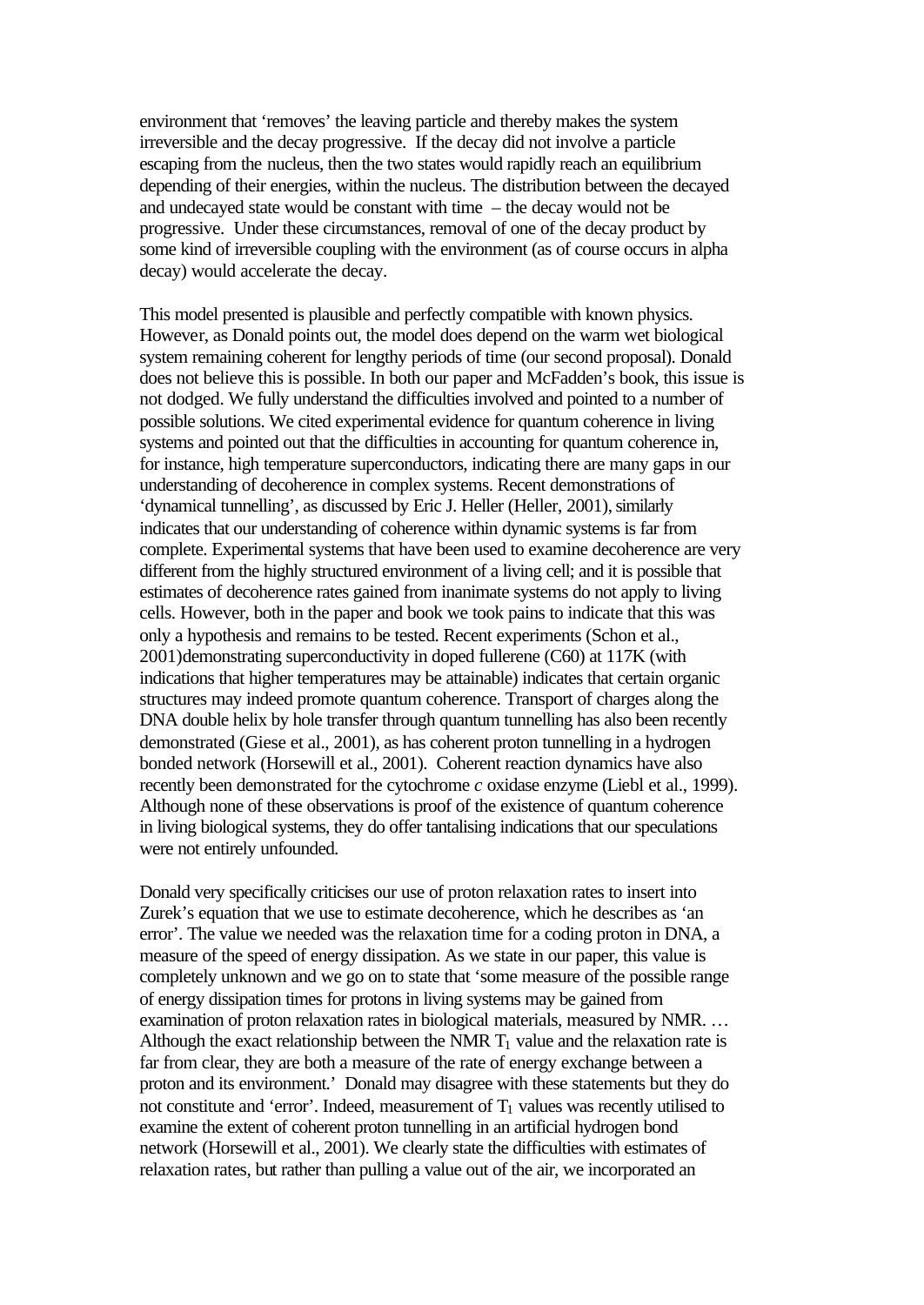experimentally derived value of a parameter that at least has some similarity to the one under consideration.

Donald rightly points out that our decoherence rate estimate was for only a single proton whereas a mutation will involve many more particles. Unfortunately there is currently no method available that would allow us to calculate decoherence rates for such a complex system from dynamic principles alone, so our argument was indeed weak at this point, merely arguing that 'DNA, RNA and protein will differ only at single residues and, therefore, only involve relatively small-scale atomic displacements for very small numbers of particles. We propose that under these conditions, quantum coherence persists within the cell …'. Essentially we were proposing that, despite the fact that the living cell is indeed a highly complex system that interacts with its environment, certain of its degrees of freedom (those consequent upon the proton tunnelling event) might remain sufficiently isolated to maintain quantum coherence.

The degree of isolation of those degrees of freedom will depend on the leakage of information - from the cell to its environment – that would betray the positions of the particles involved. Crucially, despite the fact that the cell clearly does exchange lots of information with its environment, much of the information is not capable of betraying particle position, because of the relatively long wavelengths involved. For instance, the photons emitted by living cells (biophotons) are characteristically in the visible or infrared spectrum and thereby inefficient sources of information of angstrom level particle displacements within DNA or proteins. The other main source of information leakage from a living cell would be phonons. We are currently attempting to gain some estimate of the amount of information carried by phonons across cell membranes, but there is unfortunately very little data available on the phonon spectrum of living tissue. Clearly this is an issue we must address. With so much uncertainty, although Donald may consider it highly unlikely that quantum coherence could be retained under these conditions, our argument cannot be said to be 'wrong'.

We have not here attempted to defend the analogy of the system with the inverse Zeno effect. In our paper we claim only that 'The phenomenon bears many similarities to the inverse quantum Zeno effect'. In McFadden's book 'Quantum Evolution', the analogy with the inverse Zeno effect is explored more fully and is indeed proposed to be involved in the origin of life, but no detailed model is given. Donald points out a many difficulties with a biological version of the inverse Zeno effect, but, as he rightly points out, there are many difficulties with all explanations of the origin of life. If the emergence of life depended on an unlikely sequence of measurements that invoked the inverse Zeno effect, then it may yet be the most plausible 'origin of life' scenario.

In summary, in his criticisms, Donald fails to understand the key mechanism of our hypothesis and overlooks many of the qualification we made in our analysis. However, we are grateful for Donald for his serious attempt to consider the dynamics of biological systems at the quantum level. As Donald points out, the credibility of our case hangs on the feasibility of finding quantum states existing in living cells. We would welcome any suggestions as to how to explore this issue further, either theoretically or experimentally.